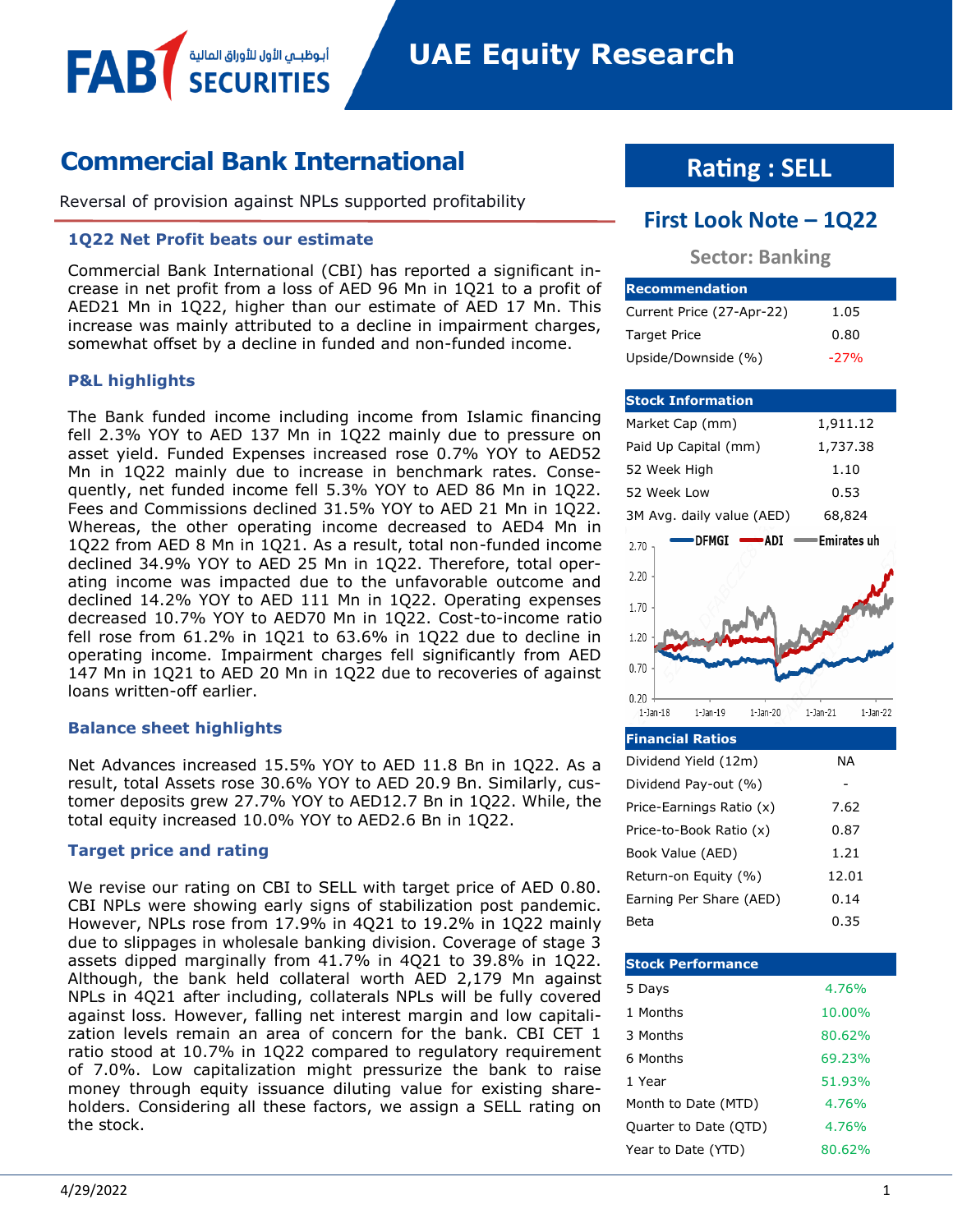

#### **CBI - Relative valuation**

| (at CMP) | 2019  | 2020      | 2021  | 2022F |
|----------|-------|-----------|-------|-------|
| P/E(x)   | 16.43 | <b>NM</b> | 14.98 | 12.93 |
| P/B(x)   | 0.74  | 0.75      | 0.72  | 0.68  |

*FABS Estimates & Co Data*

#### **CBI - P&L**

| <b>AED mm</b>                                           | 1Q21   | 4Q21  | 1Q22A          | 1Q22F           | Var.     | YOY Ch    | QOQ Ch    | 2021   | 2022<br>F | Change    |
|---------------------------------------------------------|--------|-------|----------------|-----------------|----------|-----------|-----------|--------|-----------|-----------|
| Funded income                                           | 129    | 131   | 126            | 144             | $-12.6%$ | $-2.3%$   | $-3.5%$   | 513    | 645       | 25.7%     |
| Income from Islamic financ-<br>ing and investing assets | 13     | 12    | 11             | 12              | $-6.0\%$ | $-11.6%$  | $-7.8%$   | 50     | 52        | 4.4%      |
| Funded expenses                                         | $-51$  | $-47$ | $-52$          | $-51$           | 0.5%     | 0.7%      | 10.8%     | $-178$ | $-266$    | 49.7%     |
| <b>Net funded income</b>                                | 90     | 96    | 86             | 105             | $-18.2%$ | $-5.3%$   | $-11.0%$  | 376    | 430       | 14.5%     |
| Fees and commissions                                    | 31     | 31    | 21             | 32              | $-34.1%$ | $-31.5%$  | $-31.2%$  | 121    | 127       | 4.5%      |
| Other operating income, net                             | 8      | 84    | $\overline{4}$ | 8               | $-49.8%$ | $-48.3%$  | $-95.2%$  | 133    | 77        | $-41.9%$  |
| <b>Total non-funded income</b>                          | 39     | 115   | 25             | 40              | $-37.2%$ | $-34.9%$  | $-78.1%$  | 255    | 204       | $-19.9%$  |
| <b>Total operating income</b>                           | 129    | 211   | 111            | 145             | $-23.5%$ | $-14.2%$  | $-47.4%$  | 631    | 634       | 0.6%      |
| Operating expenses                                      | $-79$  | $-74$ | $-70$          | $-87$           | $-18.9%$ | $-10.7%$  | $-4.9%$   | $-303$ | $-310$    | 2.5%      |
| Pre provision profit                                    | 50     | 137   | 40             | 58              | $-30.4%$ | $-19.6%$  | $-70.5%$  | 328    | 324       | $-1.2%$   |
| Impairment                                              | $-147$ | 39    | $-20$          | $-43$           | $-54.4%$ | $-86.7%$  | $-150.1%$ | $-197$ | $-191$    | $-3.3%$   |
| Non-controlling interests                               | $-1$   | 11    | $-1$           | $-2$            | $-69.1%$ | 71.4%     | $-105.5%$ | 9      | $-8$      | $-191.1%$ |
| <b>Net profit attributable</b>                          | $-96$  | 165   | 21             | 17 <sub>2</sub> | 26.9%    | $-122.1%$ | $-87.1%$  | 122    | 141       | 15.9%     |

*FABS estimate & Co Data* 

#### **CBI - P&L KPI**

|                 | 1Q21     | 4Q21     | <b>1Q22</b> | YoY Ch    | QoQ Ch   | 2021  | 2022F | Change |
|-----------------|----------|----------|-------------|-----------|----------|-------|-------|--------|
| Net FI/OI       | 70.1%    | 45.6%    | 77.3%       | 721       | 3,166    | 59.6% | 67.8% | 821    |
| <b>NIM</b>      | 2.8%     | 2.6%     | 2.1%        | $-72$     | $-47$    | 2.5%  | 2.6%  | 6      |
| <b>NIS</b>      | 2.6%     | 2.4%     | 2.0%        | -66       | -46      | 2.4%  | 2.4%  | $-2$   |
| Fees & comms/OI | 23.9%    | 14.6%    | 19.1%       | $-481$    | 450      | 19.2% | 19.9% | 74     |
| Trading/OI      | $6.0\%$  | 39.8%    | 3.6%        | $-239$    | $-3,616$ | 21.2% | 12.2% | $-895$ |
| Cost to income  | 61.2%    | 35.2%    | 63.6%       | 246       | 2,845    | 48.0% | 48.9% | 93     |
| Impairment/PPP  | 294.2%   | $-28.8%$ | 48.8%       | $-24,535$ | 7,760    | 60.2% | 58.9% | $-127$ |
| NP/OI           | $-74.5%$ | 78.2%    | 19.2%       | 9,368     | $-5,900$ | 19.3% | 22.2% | 293    |
| <b>ROAE</b>     | $-5.6\%$ | 4.9%     | $9.4\%$     | 1,497     | 442      | 4.9%  | 5.4%  | 50     |
| <b>ROAA</b>     | $-0.8%$  | $0.6\%$  | 1.1%        | 196       | 51       | 0.6%  | 0.7%  | 3      |

*FABS estimate & Co Data*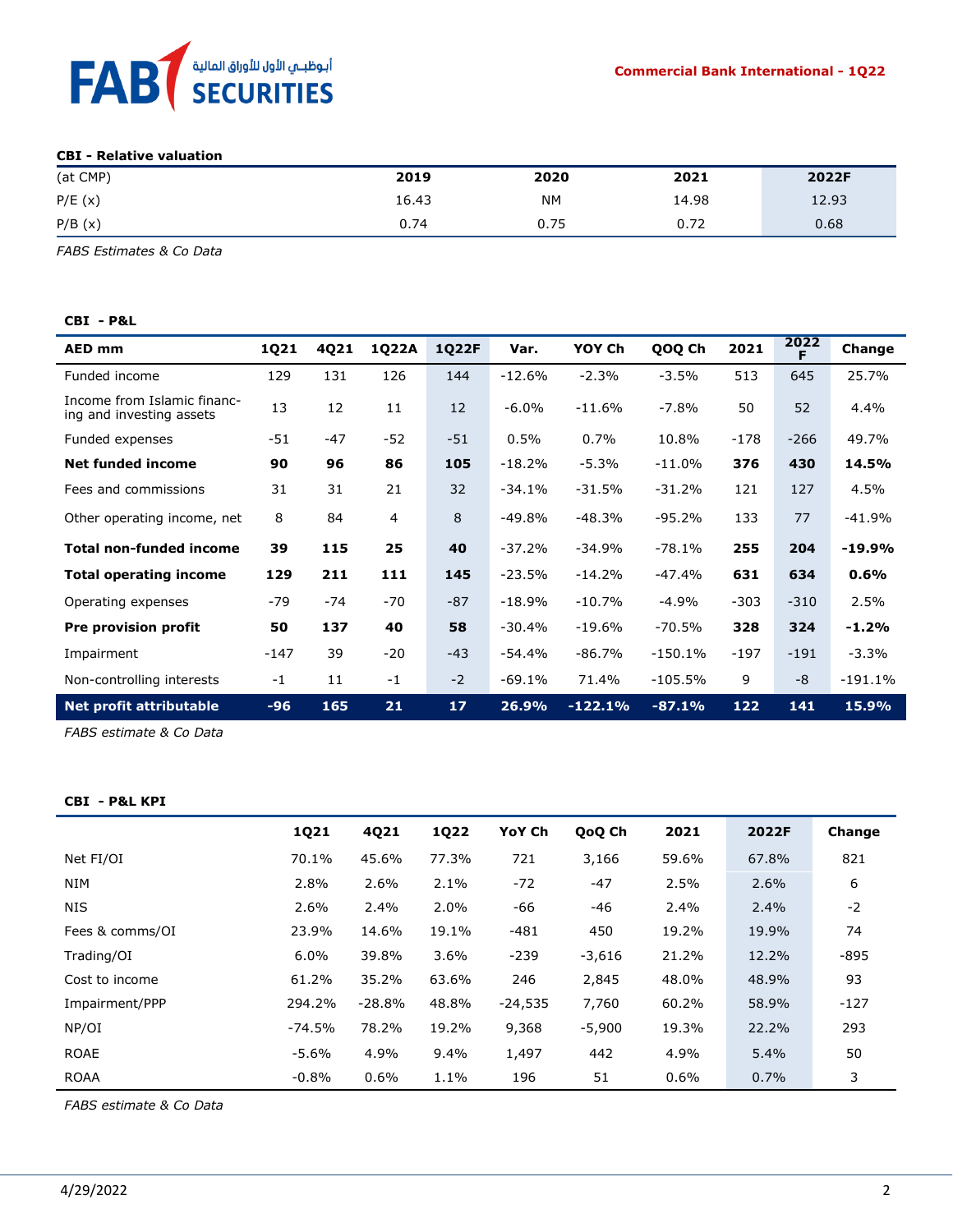

## **CBI - Key BS Items**

| AED mm                   | 1Q21     | 2021    | 3021     | 4Q21   | <b>1Q22</b> | YOY Ch |
|--------------------------|----------|---------|----------|--------|-------------|--------|
| <b>Net advances</b>      | 10,226   | 10,082  | 10,603   | 11,779 | 11,806      | 15.5%  |
| QOQ Change               | $-1.4\%$ | $-1.4%$ | 5.2%     | 11.1%  | 0.2%        |        |
| <b>Total assets</b>      | 15,970   | 17,053  | 17,495   | 20,774 | 20,858      | 30.6%  |
| QOQ Change               | -6.8%    | 6.8%    | 2.6%     | 18.7%  | 0.4%        |        |
| <b>Customer deposits</b> | 9,929    | 10,670  | 10,236   | 12,574 | 12,675      | 27.7%  |
| QOQ Change               | $-5.3%$  | 7.5%    | $-4.1\%$ | 22.8%  | 0.8%        |        |
| <b>Total equity</b>      | 2,333    | 2,361   | 2,386    | 2,545  | 2,567       | 10.0%  |
| QOQ Change               | $-6.3%$  | 1.2%    | 1.1%     | 6.6%   | $0.9\%$     |        |

*FABS estimate & Co Data*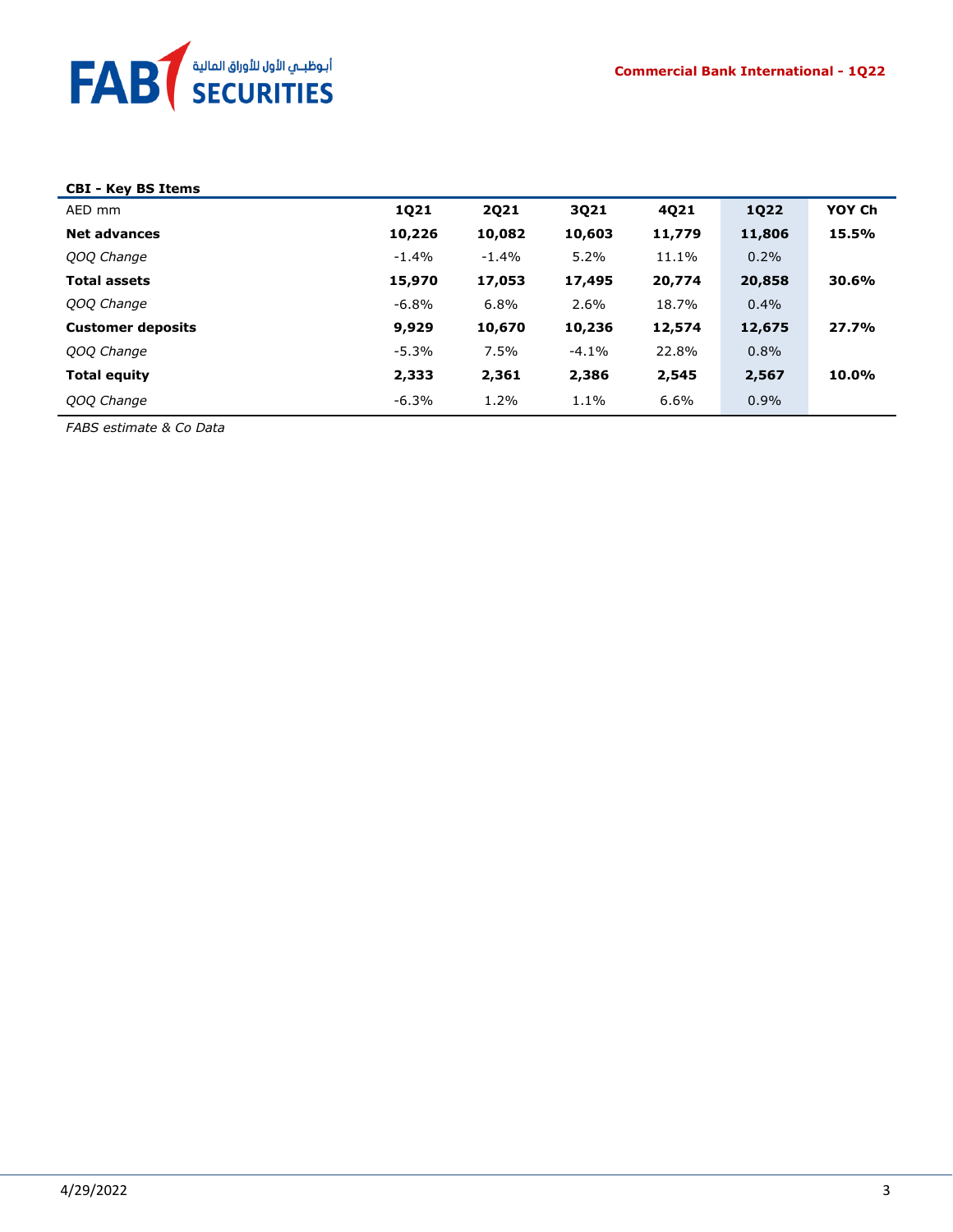#### **Research Rating Methodology:**

| Rating        | Upside/Downside potential       |
|---------------|---------------------------------|
| <b>BUY</b>    | Higher than $+15%$              |
| ACCUMULATE    | Between $+10\%$ to $+15\%$      |
| <b>HOLD</b>   | $1$ ower than $+10\%$ to $-5\%$ |
| <b>REDUCE</b> | Between -5% to -15%             |
| <b>SELL</b>   | Lower than -15%                 |

#### **FAB Securities Contacts:**

#### **Research Analysts**

| Ahmad Banihani                               | +971-2-6161629                           | ahmad.banihani@Bankfab.com |
|----------------------------------------------|------------------------------------------|----------------------------|
| <b>Sales &amp; Execution</b>                 |                                          |                            |
| Abu Dhabi Head Office<br><b>Trading Desk</b> | $+971 - 2 - 6161700/1$<br>+971-2-6161777 | Online Trading Link        |
| Institutional Desk<br>Sales and Marketing    | +971-4-4245765<br>+971-2-6161703         |                            |

#### **DISCLAIMER**

This report has been prepared by FAB Securities (FABS), which is authorised by the UAE Securities and Commodities Authority, licensing registration number 604002, and is a member of the Abu Dhabi Securities Exchange and Dubai Financial Market. The information, opinions and materials contained in this report are provided for information purposes only and are not to be used, construed, or considered as an offer or the solicitation of an offer or recommendation to sell or to buy or to subscribe for any investment security or other financial instrument. The information, opinions and material in this report have been obtained and derived from publicly available information and other sources considered reliable without being independently verified for their accuracy or completeness. FABS gives no representation or warranty, express or implied, as to the accuracy and completeness of information and opinions expressed in this report. Opinions expressed are current as of the original publication date appearing on the report only and the information, including the opinions contained herein, are subject to change without notice. FABS is under no obligation to update this report. The investments referred to in this report might not be suitable for all recipients. Recipients should not base their investment decisions on this report and should make their own investigations, and obtain independent advice, as appropriate. Any loss or other consequences arising from the uses of material contained in this report shall be the sole and exclusive responsibility of the recipient and FABS accepts no liability for any such loss or consequence. The value of any investment could fall as well as rise and the investor may receive less than the original amount invested. Some investments mentioned in this report might not be liquid investments, which could be difficult to realise in cash. Some investments discussed in this report could be characterised by high level of volatility, which might result in loss. FABS owns the intellectual property rights and any other material contained in this report. No part of this report may be reproduced, utilised or modified in any form either in whole or in part or by any electronic, mechanical or other means, now known or hereafter invented, including photocopying and recording, or stored in any retrieval system without the prior consent of FABS in writing. While utmost care has been taken to ensure that the information provided is accurate and correct, neither FABS, nor its employees shall, in any way, be responsible for the contents. By accepting this document, the recipient agrees he/she has read the above disclaimer and to be bound by the foregoing limitations/ restrictions.